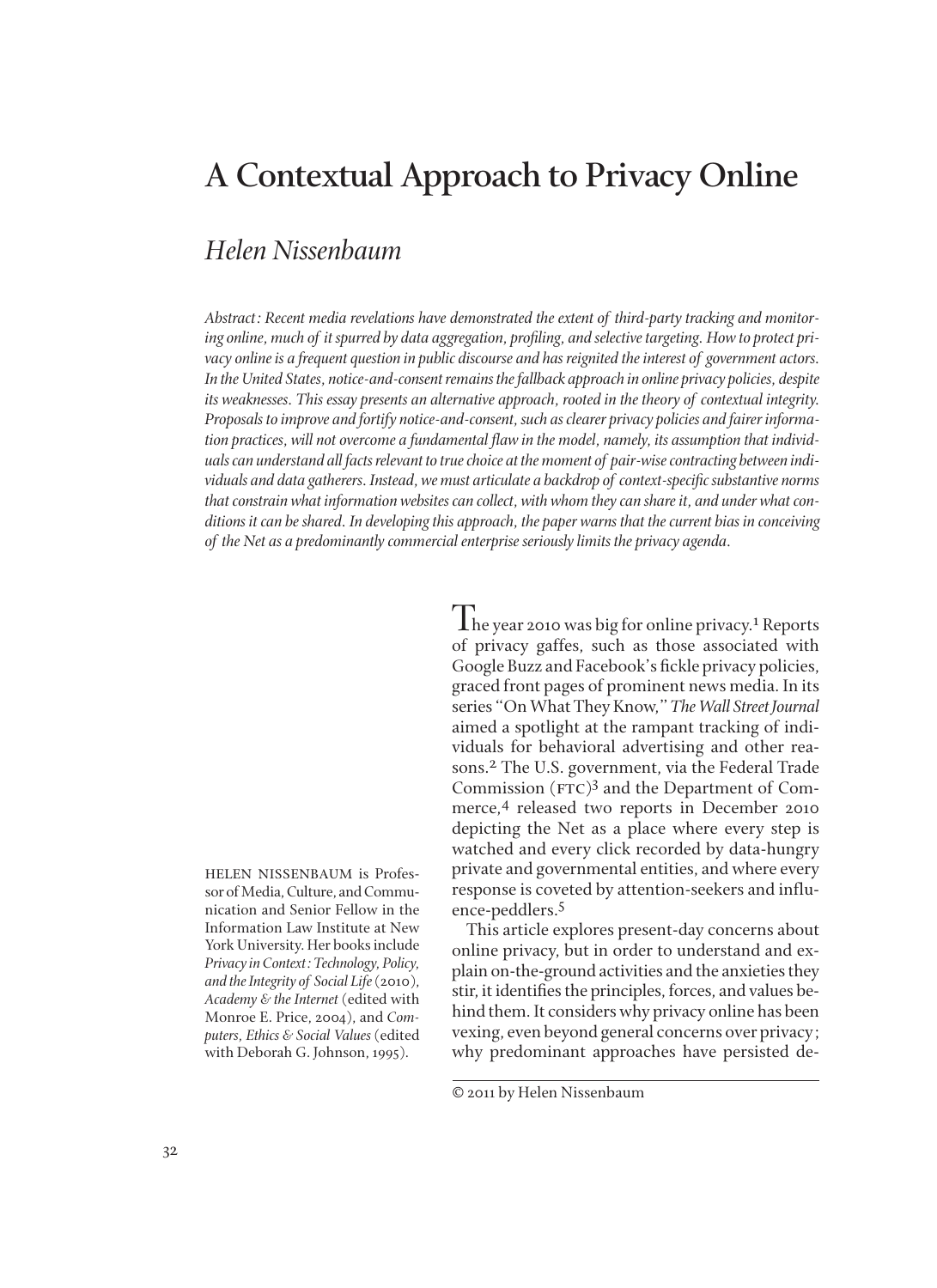spite their limited results; and why they should be challenged. Finally, the essay lays out an alternative approach to addressing the problem of privacy online based on the theory of privacy as contextual integrity. This approach takes into consideration the formative ideals of the Internet as a public good.<sup>6</sup>

 $S_\mathrm{etting}$  aside economic and institutional factors, challenges to privacy associated with the Net are similar to those raised in the past by other information systems and digital media due to their vast capacities for capturing, stockpiling, retrieving, analyzing, distributing, displaying, and disseminating information. In a flourishing online ecology, where individuals, communities, institutions, and corporations generate content, experiences, interactions, and services, the supreme currency is information, including information about people. As adoption of the Internet and Web has surged and as they have become the primary sources of information and media for transaction, interaction, and communication, particularly among welloff people in technologically advanced societies, we have witnessed radical perturbations in flows of personal information. Amid growing curiosity and concern over these flows, policy-makers, public-interest advocates, and the media have responded with exposés and critiques of pervasive surreptitious tracking, manipulative behavioral advertising, and fickle privacy commitments of major corporate actors.

In *Privacy in Context: Technology, Policy, and the Integrity of Social Life*, 7 I give an account of privacy in terms of expected flows of personal information, modeled with the construct of *context-relative informational norms*. The key parameters of informational norms are actors (subject, sender, recipient), attributes (types of information), and transmission principles (constraints under which information flows). Gener-

ally, when the flow of information ad- Helen *Nissenbaum* heres to entrenched norms, all is well; violations of these norms, however, often result in protest and complaint. In a health care context, for example, patients expect their physicians to keep personal medical information confidential, yet they accept that it might be shared with specialists as needed. Patients' expectations would be breached and they would likely be shocked and dismayed if they learned that their physicians had sold the information to a marketing company. In this event, we would say that informational norms for the health care context had been violated.

Information technologies and digital media have long been viewed as threatening to privacy because they have radically disrupted flows of personal information, from the corporate and governmental databases of the 1960s to the surveillance cameras and social networks of the present day. The Net, in particular, has mediated disruptions of an unprecedented scale and variety. Those who imagined online actions to be shrouded in secrecy have been disabused of that notion. As dif ficult as it has been to circumscribe a right to privacy in general, it is even more complex online because of shifting recipients, types of information, and constraints under which information flows. We have come to understand that even when we interact with known, familiar parties, third parties may be lurking on the sidelines, engaged in business partnerships with our known parties. Information about us that once may have languished in dusty file cabinets is now pinpointed in an instant through search queries by anyone anywhere. In these highly *informatized* (that is, information-rich) environments, new types of information infuse our every action and relationship.

We are puzzled by the new and different types of information generated online, some of it the by-products of our activi-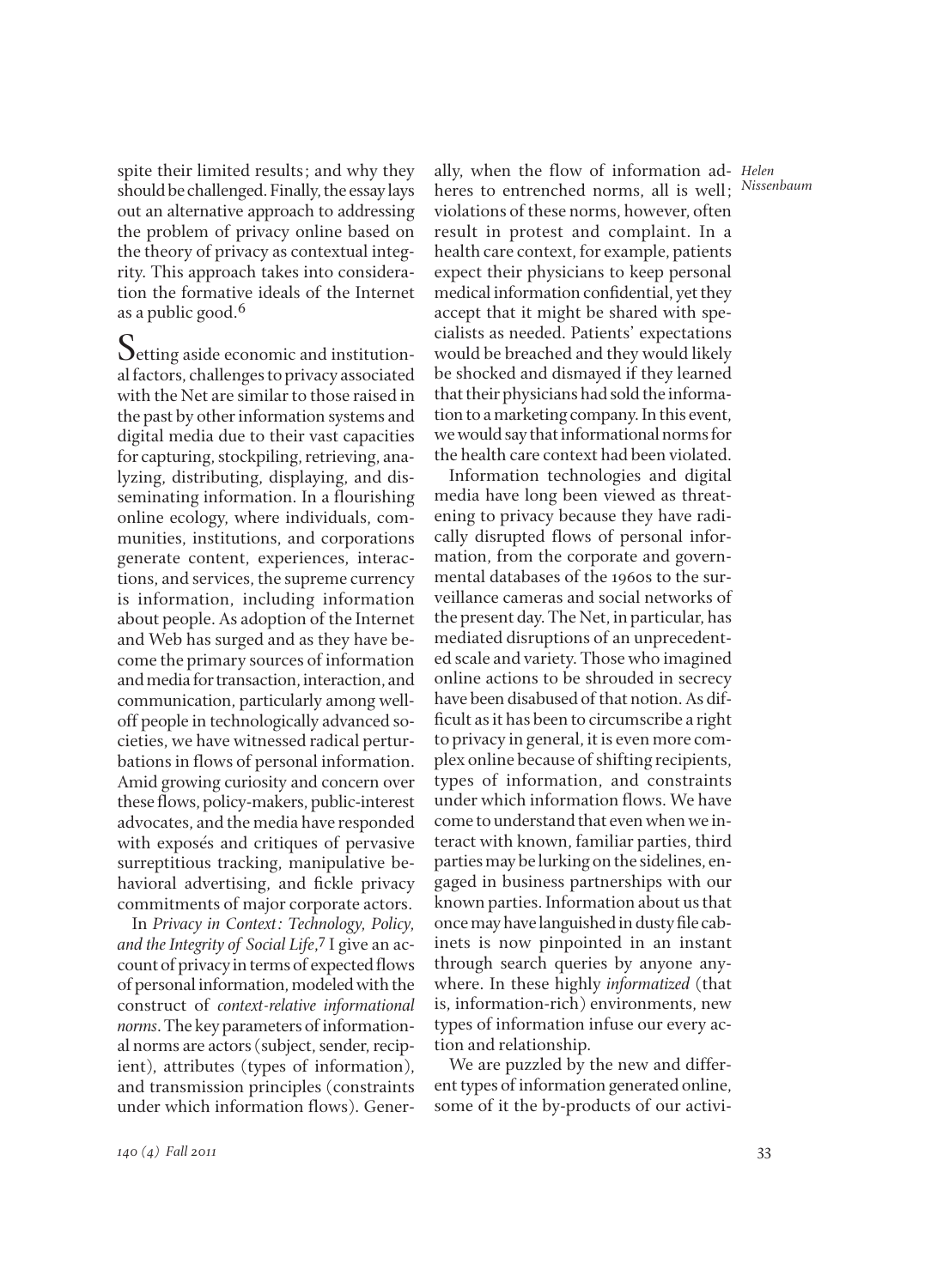*Approach to*

*A* ties, including cookies, latencies, clicks, *Contextual* IP addresses, reified social graphs, and *Privacy* browsing histories. New and different *Online*  principles govern the flow of information: information we share as a condition of receiving goods and services is sold to others; friends who would not violate con fidences repost our photographs on their home pages; people around the world, with whom we share nonreciprocal relationships, can see our houses and cars; providers from whom we purchase Internet service sell access to our communications streams to advertisers. Default constraints on streams of information from us and about us seem to respond not to social, ethical, and political logic but to the logic of technical possibility: that is, whatever the Net allows. If photographs, likes and dislikes, or listings of friends pass through the servers of a Facebook application, there is no telling whether they will be relinquished; if an imperceptible (to the ordinary user, at least) JavaScript code, or "beacon," is placed by a website one visits and enables the capture of one's browser state, so be it; if Flash cookies can cleverly work around the deletion of HTTP cookies, no harm done.

> The dominant approach to addressing these concerns and achieving privacy online is a combination of *transparency and choice*. Often called notice-and-consent, or informed consent, the gist of this approach is to inform website visitors and users of online goods and services of respective information-flow practices and to provide a choice either to engage or disengage. Two substantive considerations explain the appeal of this approach to stakeholders and regulators. One is the popular definition of a right to privacy as a right to control information about oneself. Transparency-and-choice appears to model control because it allows individuals to evaluate options deliberately and

then decide freely whether to give or withhold consent. How well it actually models control is not a question I pursue here because whatever the answer, there remains a deeper problem in defining a right to privacy as a right to control information about oneself, as discussed at length in *Privacy in Context*. 8

A second consideration is the compatibility of notice-and-consent with the paradigm of a competitive free market, which allows sellers and buyers to trade goods at prices the market determines. Ideally, buyers have access to the information necessary to make free and rational purchasing decisions. Because personal information may be conceived as part of the price of online exchange, all is deemed well if buyers are informed of a seller's practices collecting and using personal information and are allowed freely to decide if the price is right. The ideal market assumes free and rational agents who make decisions without interference from third parties, such as government regulators. Doing so not only demonstrates respect for key actors, but also allows the market to function efficiently, producing the greatest overall utility.

However, there is considerable agreement that transparency-and-choice has failed.9 Privacy advocates, popular media, and individuals have become louder and more insistent in pointing out and protesting rampant practices of surreptitious as well as flagrant data gathering, dissemination, aggregation, analysis, and profiling; even industry incumbents and traditionally pro-business government regulators admit that existing regimes have not done enough to curb undesirable practices, such as the monitoring and tracking associated with behavioral advertising and predatory harvesting of information posted on social networking sites. Why exactly the existing transparency-and-choice, or notice-and-consent,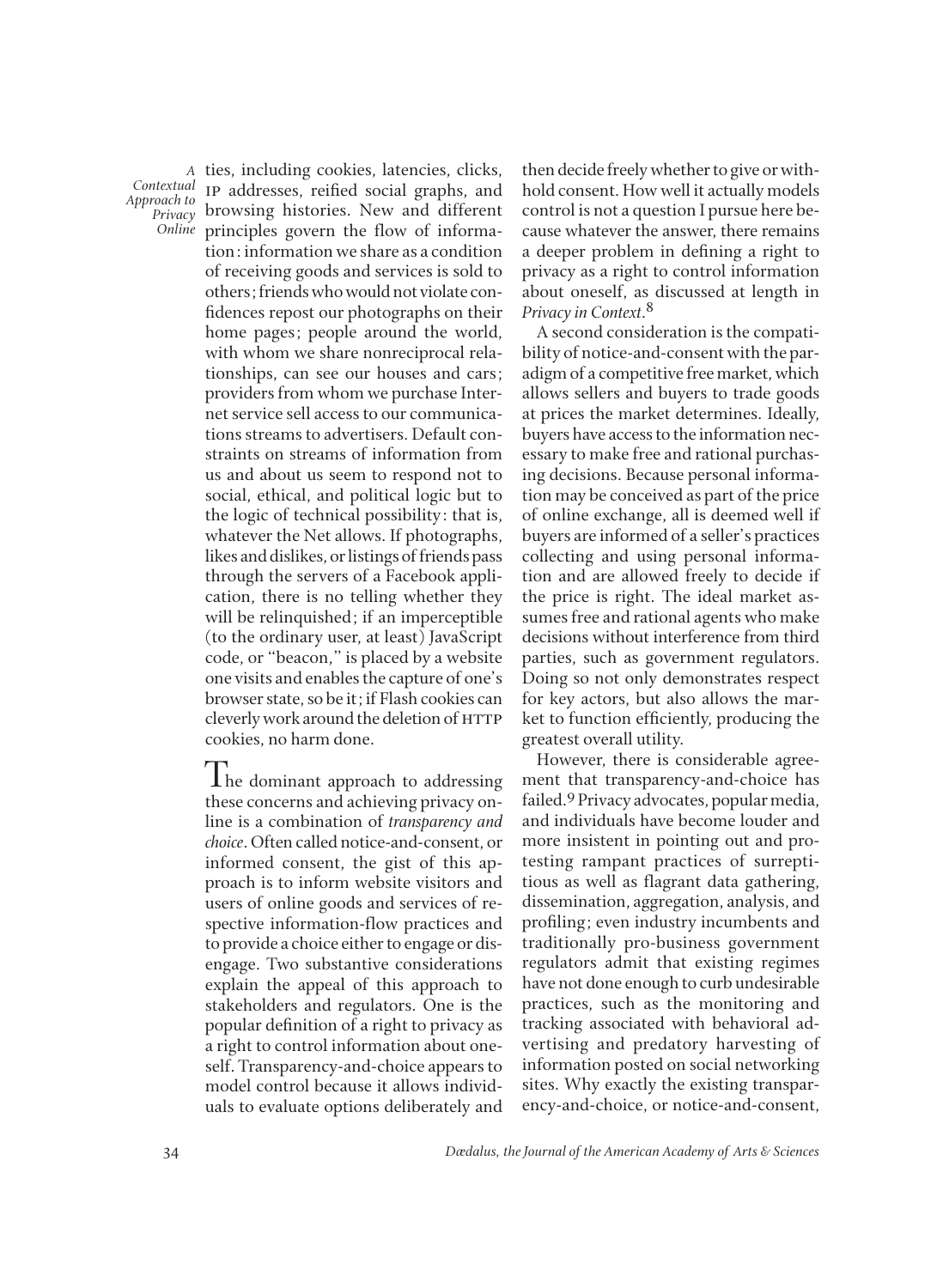approach has failed–and what to do about it–remains hotly disputed.

For many critics, whom I call *critical adherents*, the fault lies with the ubiquitous regime of offering privacy to individuals on a "take it or leave it" basis. A range of thoughtful commentaries on the subject, including those in the FTC and Department of Commerce reports mentioned above, have drawn attention to weak instantiations of choice, while others have highlighted problems with notice.10 Because to choose means to deliberate and decide freely, the near-universal practice of modeling choice as "opt out" can hardly be said to model the ideal consumer making purchasing decisions in the ideal competitive marketplace. A deeper ethical question is whether individuals indeed freely choose to transact–accept an offer, visit a website, make a purchase, participate in a social network–given how these choices are framed as well as what the costs are for choosing not to do so.<sup>11</sup> While it may seem that individuals freely choose to pay the informational price, the price of not engaging socially, commercially, and financially may in fact be exacting enough to call into question how freely these choices are made.

Privacy policies as enactments of notice fare no better. That almost all privacy policies are long, abstruse, and legalistic adds to the unrealistic burden of checking the respective policies of the websites we visit, the services we consider and use, and the content we absorb. Compounding the burden is an entity's right to change its policy at will, giving due notice of such change, ironically, within the policy itself and therefore requiring interested individuals to read it not once but repeatedly. Unsurprisingly, ample evidence reveals that people do not read privacy policies, do not understand them when they do, $12$  and realistically could not read them even if they wanted to.<sup>13</sup> This

*140 (4) Fall 2011*

is not merely a matter of weakness of the Helen *Nissenbaum* will.

For critical adherents to transparencyand-choice, these observations point to the need for change, but not revolution. Such critics have suggested correctives including better mechanisms for choice, such as reframing policies in terms of "opt in" rather than "opt out" and locating moments of choice at times when users might be able to pause and think. They also advocate increasing transparency: for example, stipulating shorter policies that are easier to follow, along the lines of nutritional labels. Suggestions also apply to the content of policies. Whereas in the past, online actors were entreated simply to have policies, current correctives would require adherence to fair information principles.14 The details of these suggestions are beyond the scope of this essay, as are questions about how privacy policies and practices should be monitored and enforced. This is because (as I argue below) the consent model for respecting privacy online is plagued by deeper problems than the practical ones noted so far.

I am not convinced that notice-and-consent, however refined, will result in better privacy online as long as it remains a procedural mechanism divorced from the particularities of relevant online activity. Take the example of online behavioral advertising, which quickly reveals an inherent flaw with the notice-and-consent approach.<sup>15</sup> To begin, consider what might need to be conveyed to users to provide notice of what information is captured, where it is sent, and how it is used. The technical and institutional story is so complicated that probably only a handful of deep experts would be able to piece together a full account; I would hazard that most of the website owners who contract with ad networks providing targeted advertising services are not among such experts. Even if,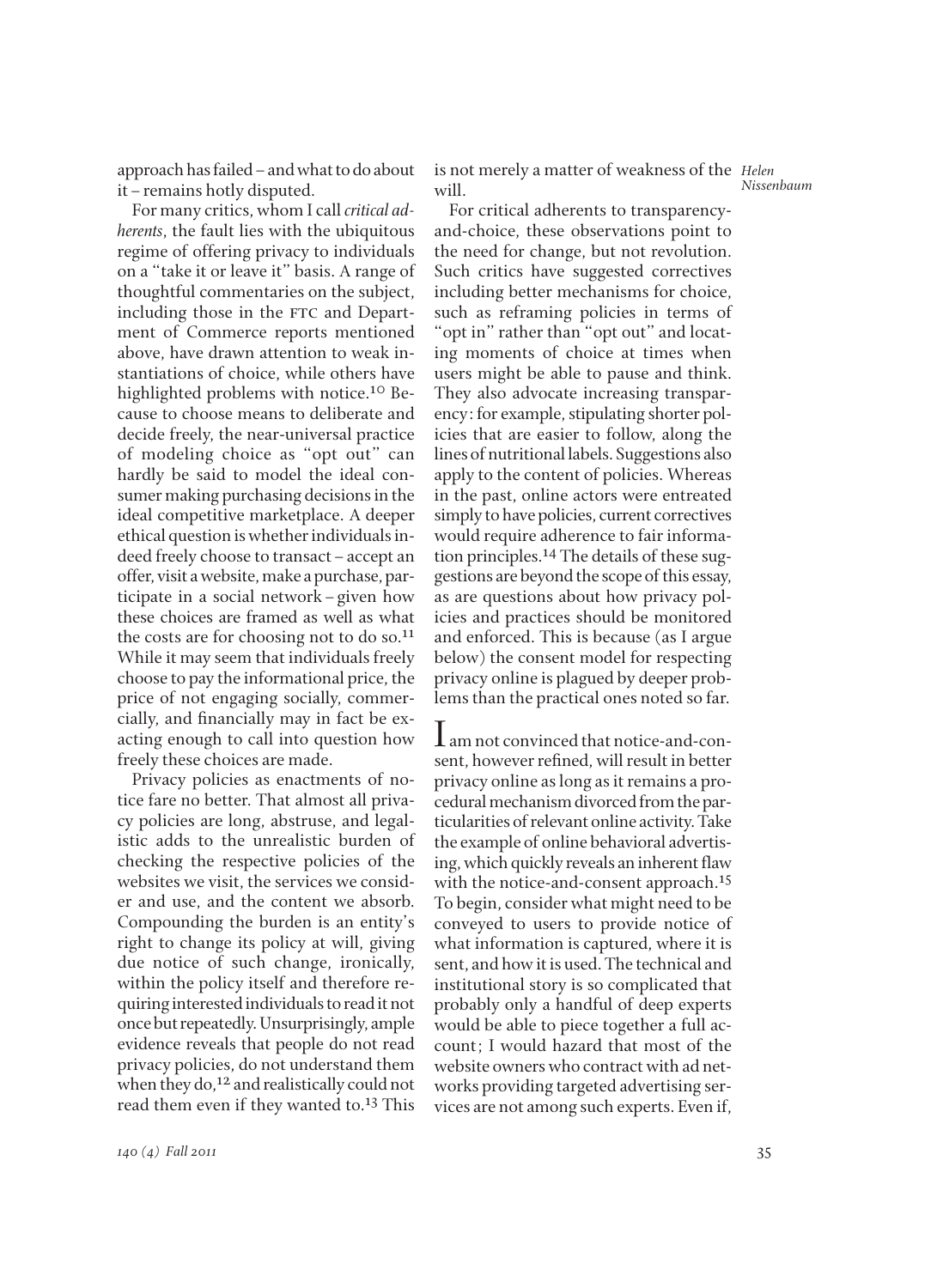*Contextual Approach to*

*A* for a given moment, a snapshot of the *Privacy* realm is in constant flux, with new firms *Online* entering the picture, new analytics, and information flows could be grasped, the new back-end contracts forged: in other words, we are dealing with a recursive capacity that is indefinitely extensible.<sup>16</sup> As a result of this complex and shifting landscape, users have been prone to conflate (in a convenient but misleading way) tracking with targeting. Further, the complexity makes it not only difficult to convey what practices are followed and what constraints respected, but practically impossible.17

> For critical adherents to notice-andconsent, these types of cases exemplify the need for brief and clear policies that capture the essence of privacy practices in ways ordinary people can grasp. I view this as a futile effort because of what I call the *transparency paradox*. Achieving transparency means conveying informationhandling practices in ways that are relevant and meaningful to the choices individuals must make. If notice (in the form of a privacy policy) finely details every flow, condition, qualification, and exception, we know that it is unlikely to be understood, let alone read. But summarizing practices in the style of, say, nutrition labels is no more helpful because it drains away important details, ones that are likely to make a difference: who are the business associates and what information is being shared with them; what are their commitments; what steps are taken to anonymize information; how will that information be processed and used. An abbreviated, plain-language policy would be quick and easy to read, but it is the hidden details that carry the significance.<sup>18</sup> Thus the transparency paradox: transparency of textual meaning and transparency of practice conflict in all but rare instances.19 We seem unable to achieve one without giving up on the

other, yet both are essential for notice-andconsent to work.

Adherents may persist, pointing to other arenas, such as health care and human subject research, in which a similar transparency paradox appears to have been overcome. In health care, informed consent protocols are commonly accepted for conveying risks and benefits to patients undergoing surgery, for example, or to subjects entering experimental treatment programs, even though it is unlikely they fully grasp the details. In my view, these protocols work not because they have found the right formulation of notice and the authentic mechanism for consent but because they exist within a framework of supporting assurances. Most of us are terrible at assessing probabilities and understanding risks of side effects and failed procedures; we are extremely poor at visualizing the internal organs of our bodies. It is not the consent form itself that draws our signature and consigns us to the operating table, but rather our faith in the system.20We trust the long years of study and apprenticeship that physicians undergo, the state and board certifications, peer oversight, professional codes, and above all, the system's interest (whatever the source) in our well-being. We believe in the benevolence of institutions of higher learning and, in large part, their mission to promote human welfare. Far from perfect, and subject to high-visibility breaches, the systems that constitute these safety nets have evolved over centuries; they undergird and warrant the consent agreements that patients and subjects confront every day. In the online environment, by contrast, individual consent agreements must carry the entire weight of expectation.

Picking holes in the transparency-andchoice (informed consent) approach, problematic as it is, is not the end point of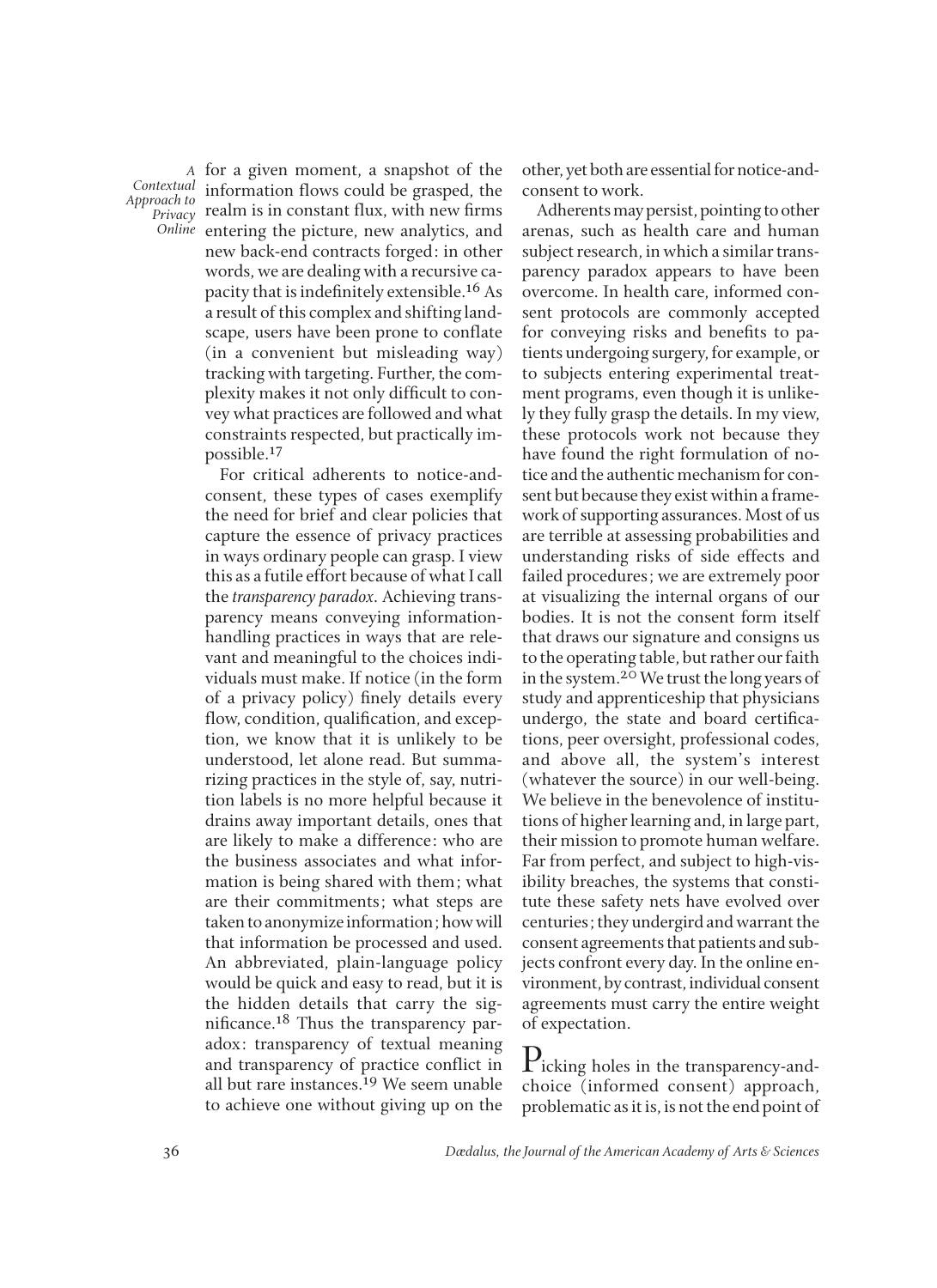my argument. As it is, it may be the best approach for this interim period while the supporting assurances to shore it up are developed. Such assurances are not achieved by fiat, but may require decades for relevant institutional forms and practices to progress from trial and error to a balanced settling point. The theory of contextual integrity offers a shorter and more systematic path to this point by invoking learned wisdom from mature systems of informational norms that have evolved to accommodate diverse legitimate interests as well as general moral and political principles and context-specific purposes and values. The promise of this path is not merely that the equilibriums achieved in familiar contexts may provide analogical guidance for online realms; rather, the path acknowledges how online realms are inextricably linked with existing structures of social life. Online activity is *deeply integrated* into social life in general and is *radically heterogeneous* in ways that reflect the heterogeneity of offline experience.

By now, the story is familiar: about the advent of ARPANET and, out of this, the Internet, email as the unanticipated "killer app," the handoff of management from government to private industry, and emergence of the Web as the dominating platform for most ordinary people's experience of the Net. Along the way, the Internet has progressed from an esoteric utility for sharing computer resources and data sets, intended for use by relatively few specialists, to a ubiquitous, multifunctional medium used by millions worldwide.<sup>21</sup> As it has progressed through these stages, it has been conceptualized through a series of influential ideations:22 from information superhighway, $23$  enabling swift flows of information and commerce;24 to cyberspace, a new frontier immune from the laws of any land; to Web 2.0, a meeting place overflowing with ser-

vices and content, much of it generated by *Helen* users themselves.25

Each of these ideations captured salient aspects of the vast socio-technical system that I have been calling "the Net" as it developed through progressive phases, and as it continues to do so today. Indeed, the Net is characterized by enormous malleability, both over time and across applications. Although the brute technical substrate of digital media– architecture, design, protocol, feature sets–may constrain or afford certain activities, it does so no more than, say, gravitational force, which similarly constrains and affords human activity while leaving plenty of room for variation. For example, the Net may have seemed *essentially* ungovernable until China asserted control and territorial borders quietly reemerged. Yet even that maneuver is incomplete, leaving intact exhilarating pockets of autonomy.26

A snapshot of today's Net, conceived as an abstraction of technical layers and social (economic and political) systems, operates as infrastructure, bustling spaces, and medium. Whether "online," "in cyberspace," "on the Internet," or "on the Web," individuals engage in banal practices such as banking, booking travel, and shopping, in many instances doing so with the same institutions and companies they could call on the telephone or visit at a physical location. Other activities–viewing movies, listening to recordings, reading literature, talking on an ip phone, seeking information, communicating via email, worshipping, and some forms of shopping–are transformed in their migration to the Net. In many instances, these transformations are not merely experiential but reflect institutional innovations, such as online churches and dating services, virtual universities, websites such as Amazon, Netflix, Mayo Clinic, WebMD, eBay, and E\*TRADE, and

*Nissenbaum*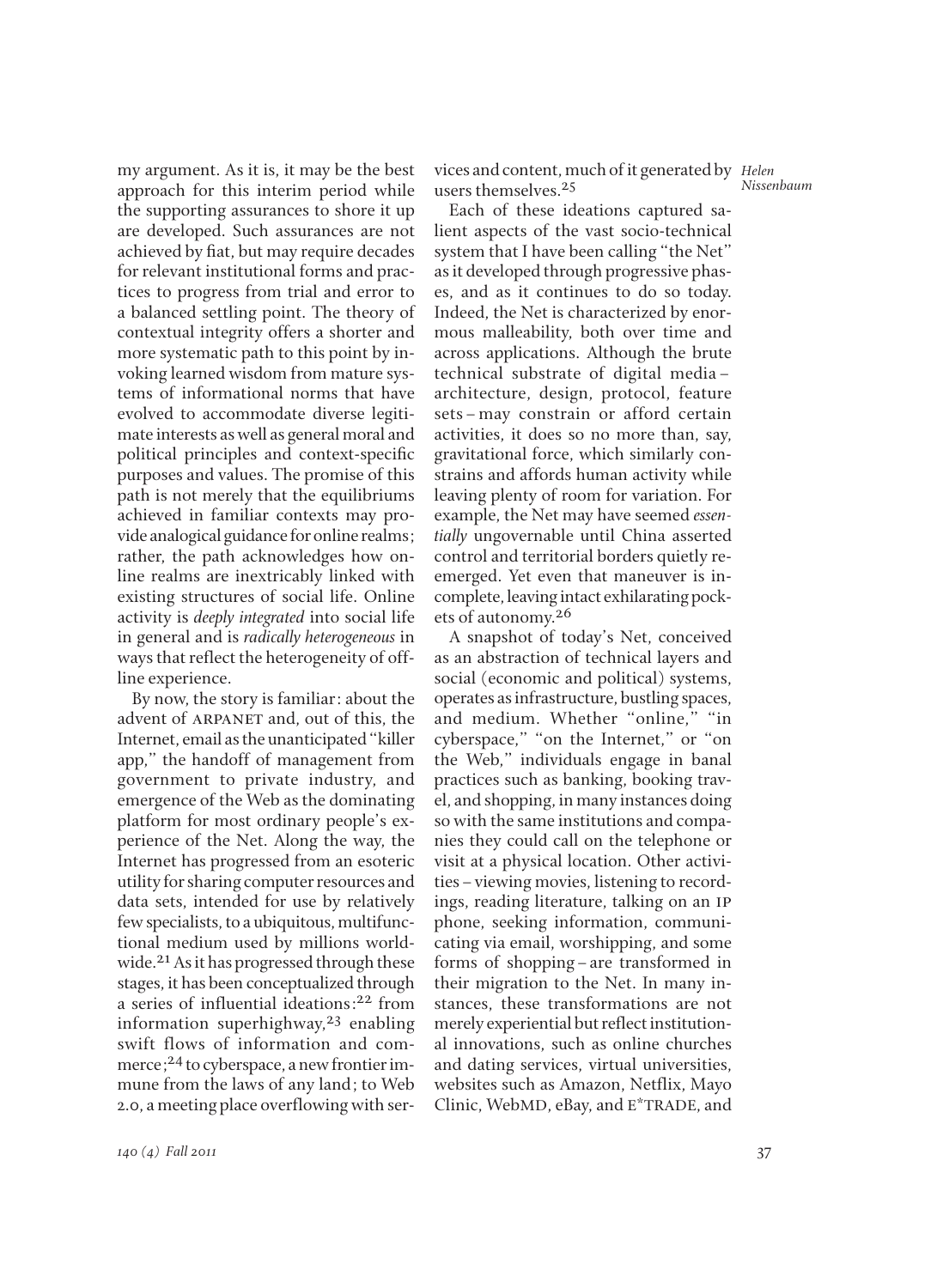*A Contextual Approach to Online*

*Privacy* and iShares. programs and services such as e-government, e-zines, e-vites, e-readers, iTunes,

Even greater novelty and more fundamental transformations are found in the activities, practices, and institutional and business forms built on top of these offerings, including meta-engines that aggregate, index, organize, and locate sites, services, goods, news, and information; examples include kayak.com, Google search, Google news, and Yelp.com. Web 2.0 has wrought an additional layer of changes, notably in production, creativity, and social life. These changes include interacting via social networks, networking on platforms, and facilitating peer-production and user-generated content by way of innumerable individual and small-group blogs, wikis, and personal websites; repositories of global scale such as Wikipedia, IMDb, Flickr, mmorgs (massively multiplayer online role-playing games), and YouTube; the online patient-support community PatientsLikeMe; as well as mash-ups, folksonomies, crowdsourcing, and reputational systems.

Questions about protecting privacy online, particularly when framed as questions about *online privacy*, suggest that "online" is a distinctive venue, sphere, place, or space defined by the technological infrastructures and protocols of the Net, for which a single set of privacy rules can, or ought to, be crafted. I resist this notion. However exhilarating the vision of cyberspace as a new frontier, experience reveals no insulated domain divorced from "real life" and deserving distinctive regulation. The Net does not constitute (drawing on the terminology of contextual integrity) a discrete context. It is not a single social realm, but the totality of experience conducted via the Net, from specific websites to search engines to platforms and on up into "the cloud," crisscrossing multiple realms. Activities online, mediated by the Net ("on" the Web), are deeply integrated into social life: they may be continuous with brick-and-mortar correlates or, at the very least, have the power to affect communications, transactions, interactions, and activities in those realms (and vice versa). Not only is life online integrated into social life, and hence not productively conceived as a discrete context, it is *radically heterogeneous*, comprising multiple social contexts, not just one, and certainly is not just a commercial context where protecting privacy amounts to protecting *consumer* privacy and commercial information.27 To be sure, the contours of technology (architecture, protocol, design, and so on) shape what you can do, say, see, and hear online, but while alterations, or disruptions due to particular characteristics of the Net, impose puzzles and pose challenges for social contexts, they do not warrant sui generis, uniform, cross-cutting rules determined by the medium. Instead, the contexts in which activities are grounded shape expectations that, when unmet, cause anxiety, fright, and resistance.28

 $A$ nswering questions about privacy online, like those about privacy in general, requires us to prescribe suitable, or appropriate, constraints on the flow of personal information. The challenge of privacy online is not that the venue is distinct and different, or that privacy requirements are distinct and different, but that mediation by the Net leads to disruptions in the capture, analysis, and dissemination of information as we act, interact, and transact online. The decision heuristic derived from the theory of contextual integrity suggests that we locate contexts, explicate entrenched informational norms, identify disruptive flows, and evaluate these flows against norms based on general ethical and political principles as well as contextspecific purposes and values.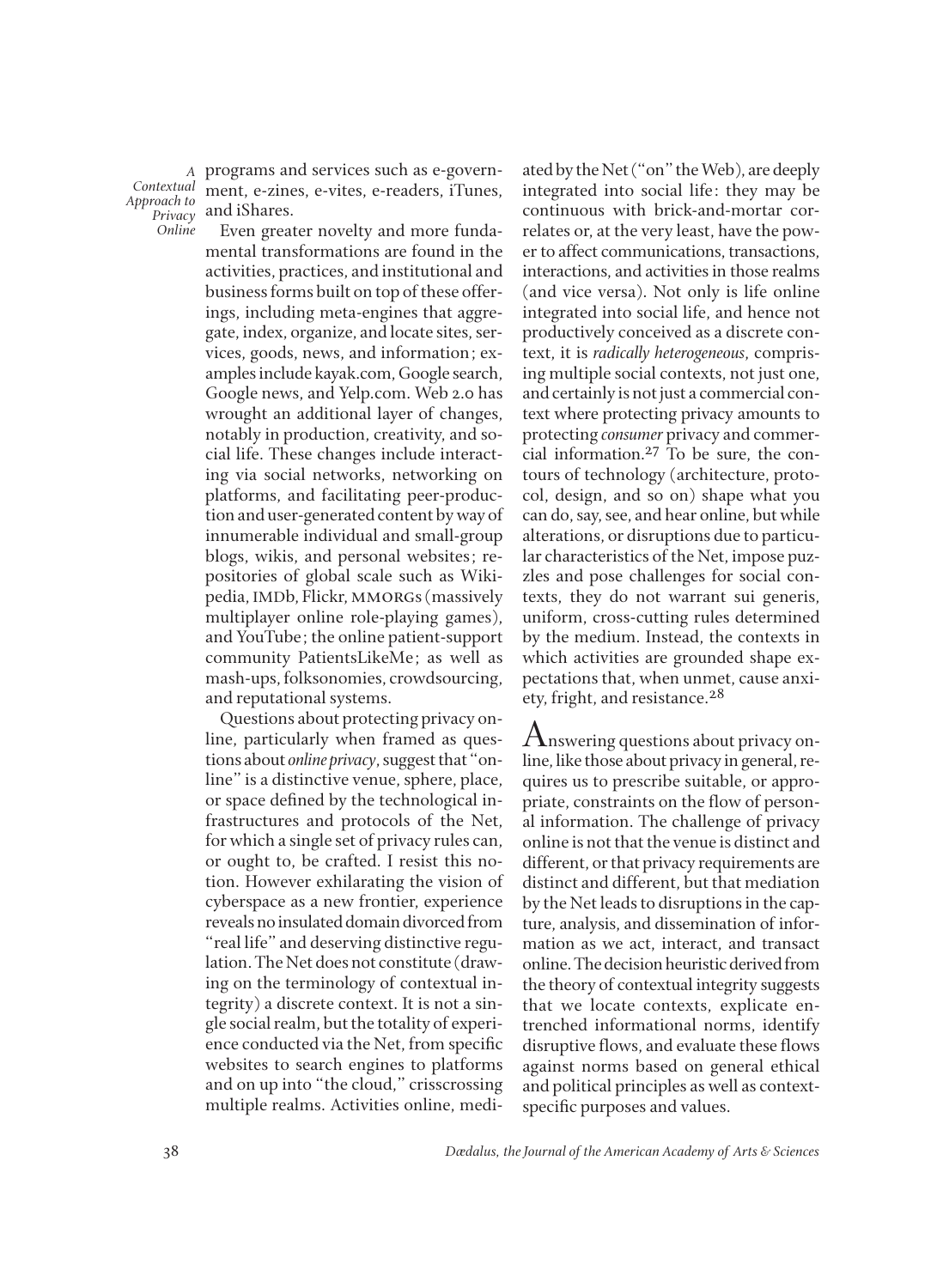To be sure, locating *contexts online* and explicating the *presiding norms* is not always straightforward (in the same way that it is not when dealing with unmediated social spaces). Some of the more familiar cases, however, may provide insight into the task. Whether you transact with your bank online, on the phone, or person-to-person in a branch office, it is not unreasonable to expect that rules governing information will not vary according to medium. In the United States, banks and other financial institutions are governed by privacy rules formulated by the FTC, which was given this authority by the Gramm-Leach-Bliley Act.29 Auxiliary information (for example ip address or clickstream), the artifacts of online transaction, should not simply be deemed "up for grabs" just because that information was not explicitly considered in rules formulated before online banking became common. Instead, it should be held to the same standards that guided financial privacy in the first place.

Similarly, while expectations of visitors to Bloomingdales.com, NYTimes.com, and MOMA.org may be affected by corresponding, preexisting brands, they are also shaped by the respective social contexts that these entities inhabit, including the types of experiences and offerings they promise. Accordingly, Amazon.com, which came on the scene as an online bookstore with no brick-and-mortar precursor, is nevertheless recognizable, akin to, say, the Moravian Book Shop in Bethlehem, Pennsylvania, which was founded in 1745 and is believed to be the oldest continually operating bookstore in the United States.<sup>30</sup> As Amazon.com expanded into other arenas, selling and renting DVDs, for example, one would assume personal information flows generated in these transactions to be regulated by constraints expressed in the Video Privacy Protection Act of 1988<sup>31</sup> in the same way

that West Coast Video must adhere to the Helen *Nissenbaum* Act. Whether laws applicable to brick-andmortar video rental stores actually apply to online video rental providers such as iTunes and Amazon seems uncertain; still, the requirements of contextual integrity, which anchors privacy rules in social contexts and social roles, would imply that they should.

These examples merely scratch the surface of the Net's remarkable heterogeneity. Online offerings range from specialized information providers and distributors, such as MayoClinic.com and Web-MD; federal, state, and local government portals, providing services and information directly to citizens; and structured repositories of user-generated content, such as Wikipedia, YouTube, Flickr, Craigslist, and social networks, including Facebook. Religious denominations around the globe have online presences, ranging from The Holy See, claiming to be the "official" Vatican website,32 to online churches,33 offering in-home, Web-based religious engagement that replaces or supplements regular church attendance. This list does not capture the fluidity and modularity of existing offerings, which include combinations and permutations (mash-ups) constrained only by human creativity and the technological limits of the moment. Many popular websites, for example, combine modules of enterprise-generated content with user-generated feedback, or storefronts with varieties of social networks, political content with open blogs, and more.

To the extent that the Net is deeply embedded in social life, context-specific informational norms may be extended to corresponding online activities. Thus, privacy rules governing financial institutions, for example, would extend to E\*TRADE even though it operates primarily via an online portal. Online offerings and experiences may defy existing norms, how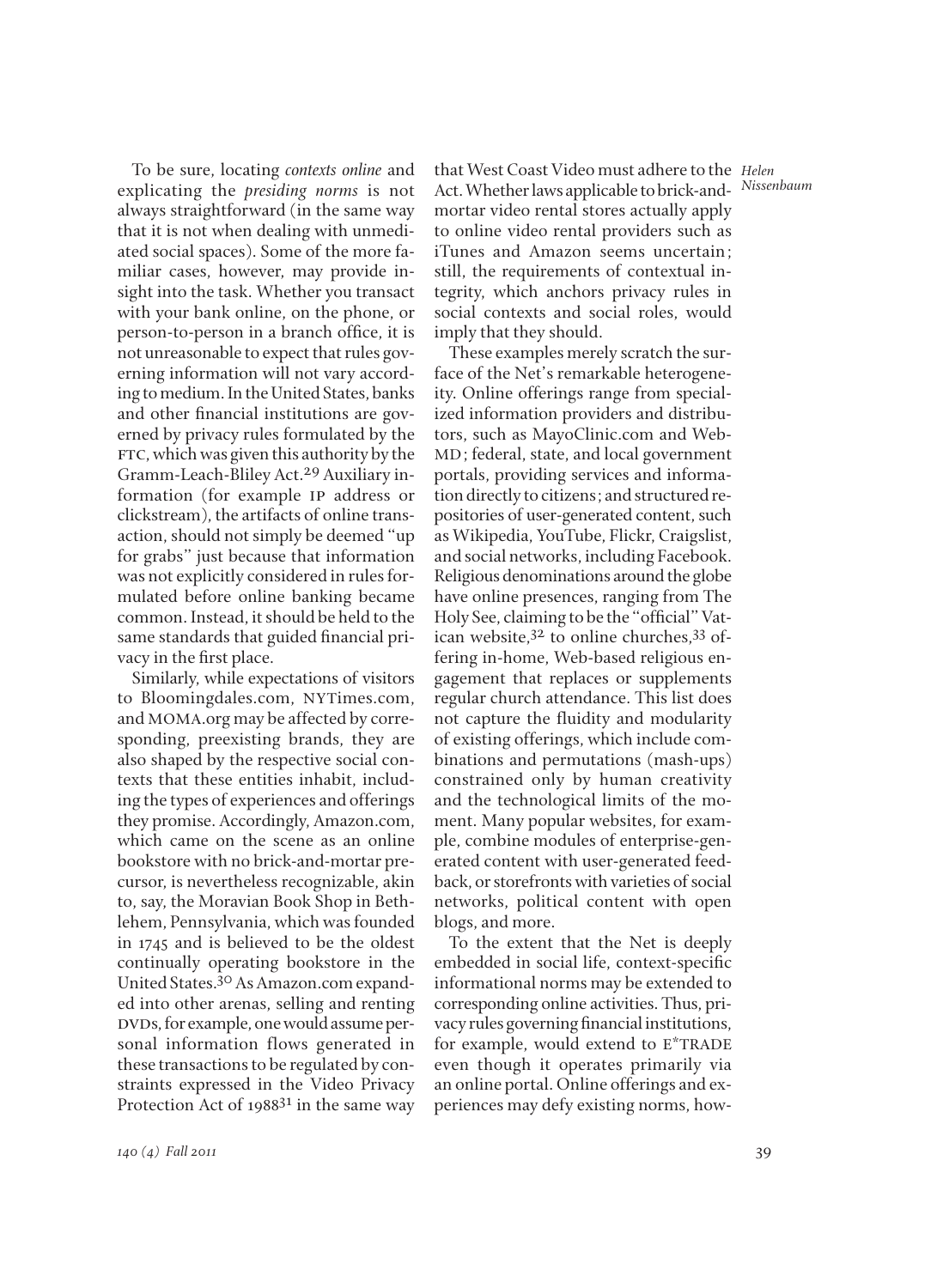*Approach to*

*A* ever, as they incorporate some of the *Contextual* novel forms mentioned above. In such *Privacy* circumstances, the theory of contextu-*Online* al integrity directs us beyond existing norms to underlying standards, derived from general moral and political considerations as well as the ends, purposes, and values of respective contexts.34 Novel activities and practices, which implicate different types of information, expanded groups of recipients, and altered constraints on flow are evaluated against these standards.

> Applying this reasoning to online filing of income tax returns is fairly straightforward. In the United States, rigorous confidentiality requirements governing individual tax records, impervious even to certain types of law enforcement needs, have developed over the past 150 years.35 Although present-day code, formalized in the 1970s, may have little to say about e-filing specifically, we would not expect auxiliary information generated through online interactions to be "up for grabs," freely available to all comers. Even in the absence of explicit rules, guidance can be sought from the values and purposes that have yielded existing confidentiality rules for information in traditional paper-based tax records. In the Disclosure and Privacy Law Reference Guide, the irs asserts that "there must be public confidence with respect to the confidentiality of personal and financial information given to us for tax administration purposes....The confidential nature of these records requires that each request for information be evaluated in light of a considerable body of law and regulation which either authorize or prohibit disclosure."36 This connection was acknowledged as far back as 1925, when Secretary of the Treasury Andrew Mellon remarked, "While the government does not know every source of income of a taxpayer and must rely upon the good

faith of those reporting income, still in the great majority of cases this reliance is entirely justifiable, principally because the taxpayer knows that in making a truthful disclosure of the sources of his income, information stops with the government. It is like confiding in one's lawyer."37 A presumption of strict confidentiality is derived from values and purposes – public compliance, trust, confidence in government – that prohibit all sharing except as allowed, on a case-by-case basis, by explicit law and regulation.

The more challenging cases confronting us include forms of content, service, and interaction that are specific to the Net or that do not have obvious counterparts elsewhere. Search engines such as Google and Bing, essential for navigating the Web, may constitute an important class of cases. And while sites such as Mayo Clinic and WebMD might seem similar enough to familiar reference resources, health information sites are prodigious, 38 offering everything from personalized and interactive services that allow users to sign in and pose questions about their particular problems, to personal health record repositories that provide space to store health records (for example, Microsoft Health Vault), and to social networking sites devoted to communities of fellow sufferers (for example, PatientsLikeMe).

Without denying that the Net has yielded much that is novel and strange, including new types of information and new institutional forms, online activities themselves are strangely familiar: connecting with a friend, collaborating on a political mission, applying for a job, seeking religious or spiritual sustenance, pursuing educational opportunity, catching up on local and world news, or choosing a book to read, music to enjoy, or movies to watch. Although searching on Google is different from looking up material in a library catalog, in part because the contents of the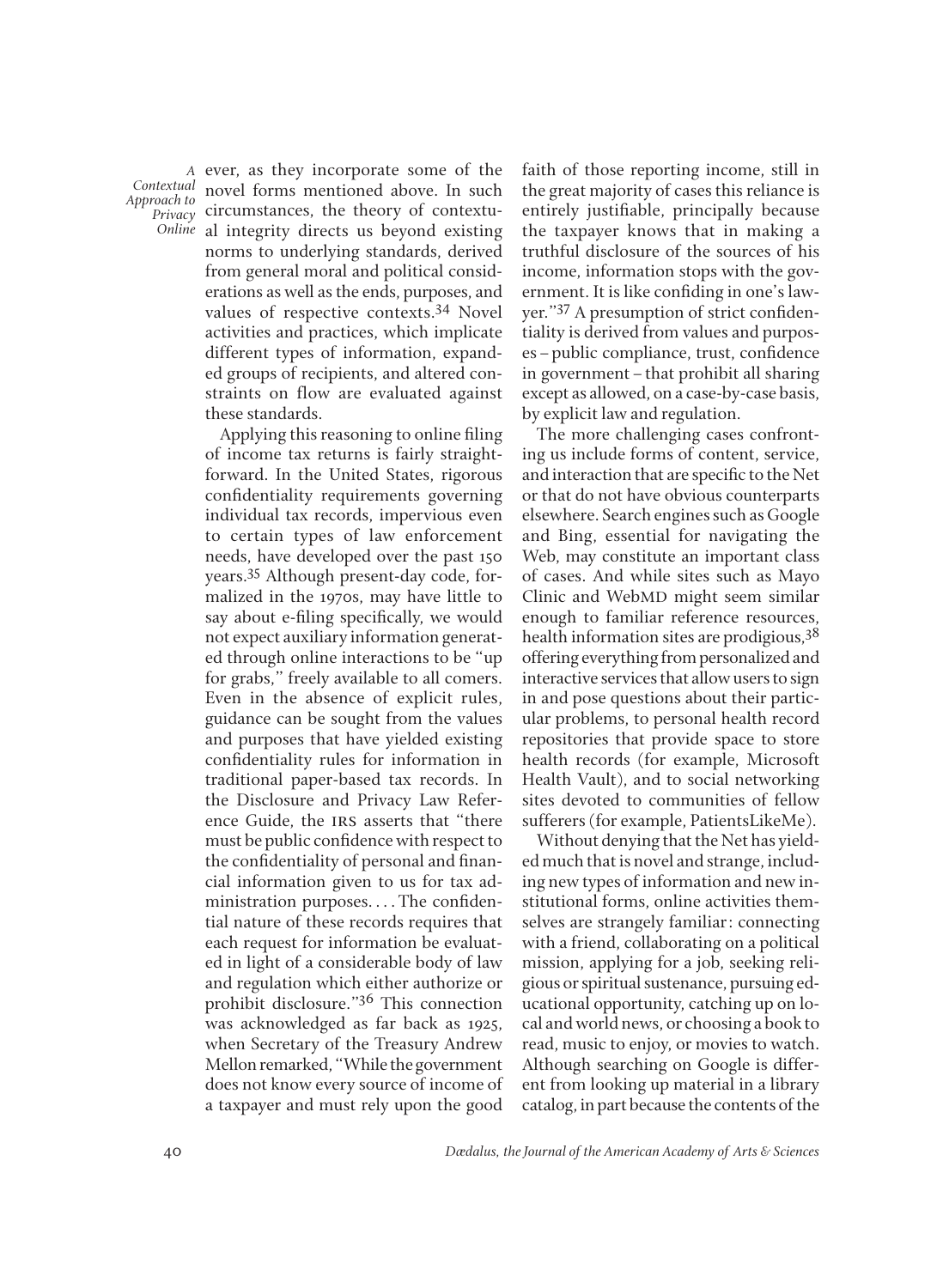Web are quite different from the contents of a library, there is similarity in these two activities: both may include the pursuit of research, knowledge, and intellectual enrichment. In all such activities, liberal democratic societies allow great freedom, unconstrained by the watchful gaze or approbation of authorities, just as they allow citizens to seek political or religious information or affiliation. Just as with the offline environment, we would expect the same standards to prevail online, dictating that online footprints should not be recorded and registered in order to minimize risk of interference, by either human or machine.

The interest in privacy online that the FTC and Commerce Department have recently shown is a positive development, particularly because it acknowledges a growing concern over privacy and amplifies public discussion of the wildly unrestrained collection of personal information by nongovernmental actors. Their interest has been limited, though, by a focus on protecting privacy online as, predominantly, a matter of protecting *consumers* online and protecting *commercial* information: that is, protecting personal information in commercial online transactions.39 Neither agency has explicitly acknowledged the vast landscape of activity lying outside the commercial domain. As long as public discourse about privacy online takes the marketplace and commerce as proxies for the whole, conceptions of privacy will be inadequate. We need to take full account of the radical heterogeneity of online activity and practice.

One might argue that the Net *is* almost completely commercial, pointing to the prevalence of private payment as the means supporting online activity. Aside from government presences, the Net is almost wholly owned by private, for-

profit entities, from the underlying phys- Helen ical infrastructure to network service pro- Nissenbaum viders, providers of utilities and applications, and retailers of goods, content, and services. Furthermore, commercial advertising managed through the complex ecosystem of ad networks, ad exchanges, and analytics and marketing companies has emerged as a dominant business model for supporting online content and services. This model prevails in a variety of online locations, from large corporate websites, to personal blogs such as Noob Cook, a site with seventeen trackers, or Dictionary.com, with nine trackers from advertising companies, such as Doubleclick, Media Math, Microsoft Atlas, and others.40 Wikipedia remains a rather remarkable standout, supported by the nonprofit Wikimedia Foundation and sporting no trackers.41

By this logic, the Commerce Department and the FTC would be precisely the governing bodies to have oversight of online activity, and norms of the competitive, free marketplace would make the most sense for regulating it. Yet private payment, whether through direct charges for goods, services, access, or participation, or through income from advertising, does not on its own signal complete surrender to marketplace norms. According to political philosopher Elizabeth Anderson, many functions in society straddle boundaries between the commercial and noncommercial. How they are supported is not decisive but rather how they measure up to standards of quality or excellence. Private payment as a form of support does not require total concession to marketplace norms; instead, we expect functions such as education, health care, religion, telecommunication, and transportation, whether privately paid for or not, to meet independent ideals. As Anderson warns, "When professionals sell their services,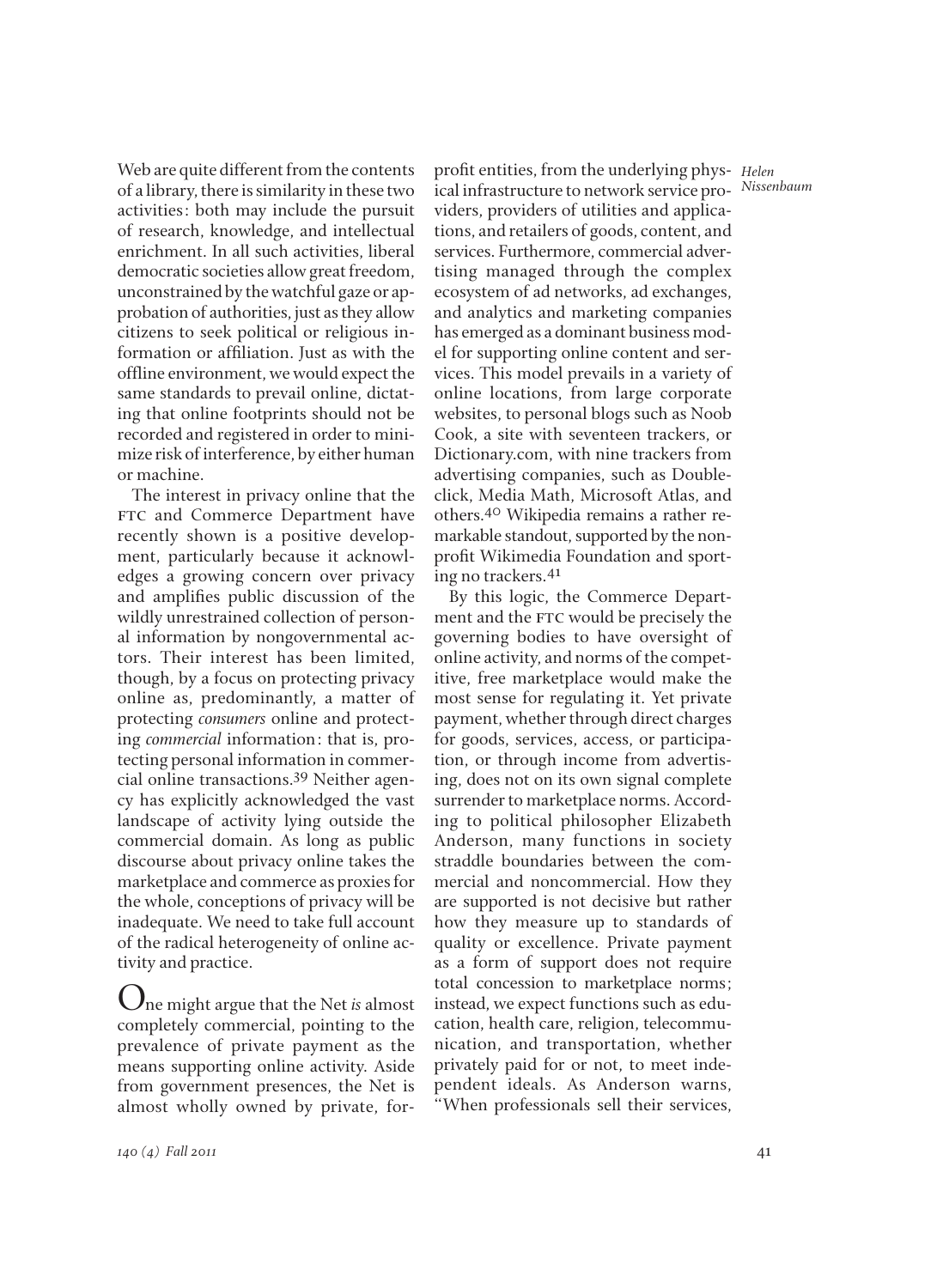*Contextual Approach to*

*A* they enter into market relations that *Privacy* potentially conflict with the norms of *Online* excellence internal to their professional impose norms on their activities which roles."42 But we expect more from professionals–from doctors, lawyers, athletes, artists, church ministers, and teachers–than the pursuit of profit. People pay for medical care at private practices and hospitals, for instance, and for education at a variety of institutions. In these and other cases, in which complete surrender to marketplace norms would result in corrupt and impoverished practice, Anderson advocates a proper balance of market norms with internal standards of excellence.

> This point might seem obvious, but certain brands of free-market capitalism make it easy to confuse the quest for profit with the pursuit of internal standards of excellence.<sup>43</sup> When Sergey Brin and Larry Page first launched the Google search engine, they regarded commercial influences as contrary to a search engine's core mission as a performance-driven tool serving individuals' interests in locating information on the Web. Eschewing advertising, they wrote in the appendix of a 2007 paper, "The goals of the advertising business model do not always correspond to providing quality search to users....We believe the issue of advertising causes enough mixed incentives that it is crucial to have a competitive search engine that is transparent and in the academic realm."44 In other, less visible cases, similar concerns may be raised: for example, Amazon's purchase of IMDb, a website of information about movies, developed and initially maintained by volunteers. Even in the case of the familiar lending library, originally conceived in the United States by Benjamin Franklin as publicly funded, many functions have been taken over by private, forprofit companies online.<sup>45</sup>

The point is not to see Brin and Page or other developers as "sellouts." Confounding sources of support with guiding norms obscures our recognition of the internal standards of excellence that we can hold search companies to even as they seek commercial support, independent of their performance in the marketplace.46 The same argument holds for content vendors and information services providing, in the private sector, many services also provided by public libraries. I am not suggesting that there is consensus, or that questions about internal norms of excellence are easily settled; endless struggles over what constitutes a good newspaper, school, or health care system attest to this. But they also reveal a strong belief that beyond profit, such standards are at play and are socially important.

**K**ecent attention given to the challenge of protecting privacy online is a positive development. Although success is hamstrung by the foot-dragging of those whose power and profit are served by unrestricted flows of personal information, it is also limited by underdeveloped conceptions of privacy and the role it plays in sustaining the Net as a public good, capable of serving diverse interests. Early portrayals of cyberspace as a new frontier, different, distinct, and out of the reach of traditional law, have for the most part been abandoned, yet no other single vision has captured public imagination in quite the same way. This is unsurprising given the Net's massive growth as a complex infrastructure, content delivery system, and media space. The lack of a reigning public vision has meant that controversial moral and political matters are settled more often by technical affordances than by clearly articulated public moral and political principles. For privacy this has been devastating, as the Net, constructed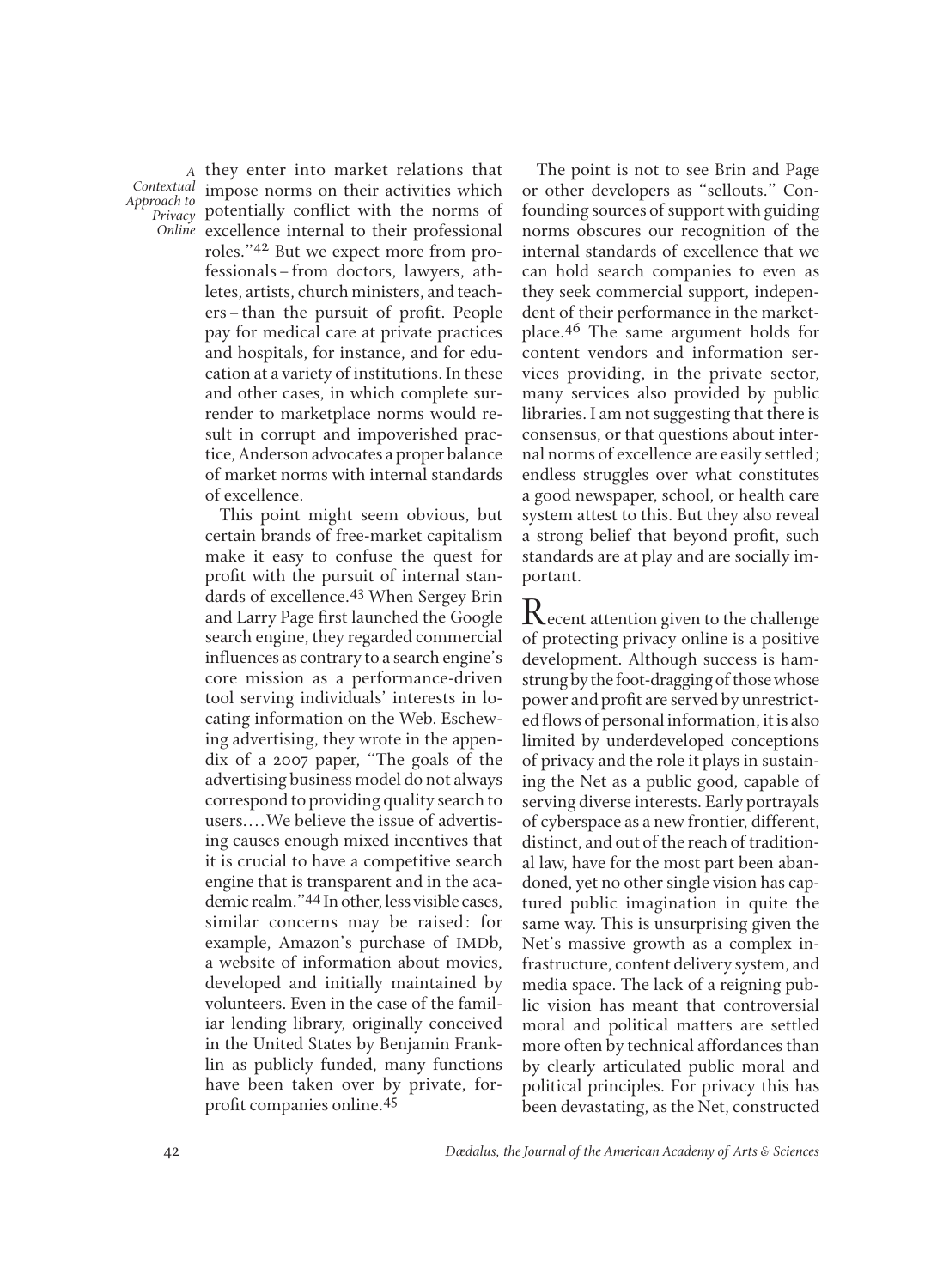through an amalgamation of the sciences and technologies of information, computation, and networking, affords radical disruptions of information flows. With economic and social incentives stacked against constraints on flow, burdening individuals with the full weight of protecting their privacy online through notice-and-choice is unlikely to yield success.

My preferred alternative builds from the vision of life online as heterogeneous and thickly integrated with social life. Despite distinctive qualities of online movement, transactions, activities, relations, and relationships, when abstracted from particulars these retain fidelity with the fundamental organizing principles of human practice and social life. Drawing on work from social theory and philosophy, the framework of contextual integrity conceives of these spheres as partially constituted by norms of behavior, among them norms governing the flow (sharing, distributing) of personal information. We should not expect social norms, including informational norms, simply to melt away with the change of medium to digital electronic any more than from sound waves to light particles. Although the medium may affect what actions and practices are possible and likely, sensible policy-making focuses on the actions and practices themselves, with an eye to their function within social spheres and their standing in relation to entrenched social norms.

**Lwo** broad recommendations follow from the argument thus far. First, in our online activity we should look for the contours of familiar social activities and structures. For much that we do online –banking, shopping, communicating, and enjoying culture and entertainment – this is not a difficult task. Where correspondences are less obvious, such as con-

sulting a search engine to locate material Helen *Nissenbaum* online, we should consider close analogues based not so much on similarity of action but on similarity of function or purpose. Consulting a search engine, in this regard, is akin to conducting research, seeking information and association, searching a library catalog, and pursuing intellectual enlightenment. Time spent on social networks, such as Facebook, is an amalgam of engagement with personal, social, intimate and home life, political association, and professional or work life. As we locate correspondences, we bring into view the relevant governing norms. If I am right about how search engines are used and for what purposes, then the governing norms would be strict confidentiality with regard to Web search histories and perhaps, as practiced by many public libraries, the prompt expunction of such records to minimize risks of leakage or mandated handovers as well as the temptation of future sharing for financial gain. At present, Google, unlike other search providers, has expressed a commitment to maintaining a barrier between identi fiable search records and other records it accumulates with user profiles. Although this decision adheres to the spirit of the conception of Web search I have urged, questions remain about the efficacy of their approaches to de-identifying search logs and the fact that the commitment can be revoked at any moment, as was Google's commitment to forgo behavioral advertising.47

This view of online privacy also implies that contexts, not political economy, should determine constraints on the flow of information. Companies merge and acquire other companies for many different reasons: for example, to strengthen and expand their range of holdings, to gain market dominance in a particular area, or to establish control over vertical chains of necessary resources. Among the valu-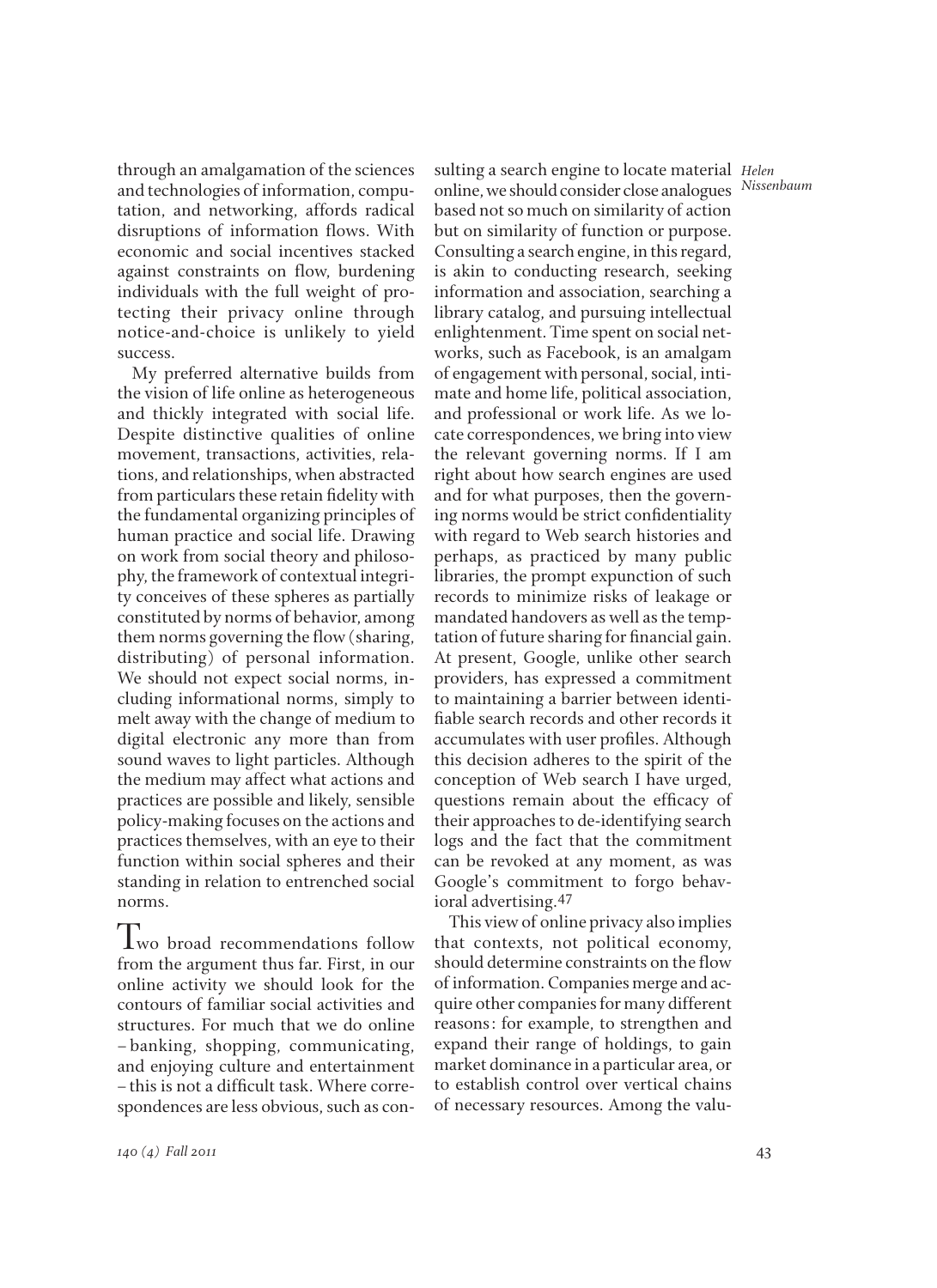*Contextual Approach to*

*A* able assets that motivate acquisitions are *Privacy* demonstrated (presumably) by Google's *Online* acquisition of Doubleclick and Choicedatabases of personal information, as point's systematic acquisitions of smaller, special-purpose data holders.48 But databases of personal information shared in one context, under constraints of the relevant informational norms, should not be treated as just another asset, akin to buildings, furniture, and supplies. The privacy policies of large diverse companies, such as Walt Disney, General Electric, Google, Citigroup, Viacom, and Microsoft, however, reveal porous boundaries among subsidiaries, with little acknowledgment of a need to account for patterns of information flow within a single company. Online conglomerates are no different as they strive to achieve vertical integration by controlling the raw materials of their industry, namely, information. Against these trends, we must establish respect for the boundaries of context and associated informational norms.

> There is little doubt that when communicating with the public, corporations understand the importance of acknowledging the integrity of contexts. Even though to corporate investors a company might boast diverse informational assets, to the public it generally identifies units that are socially meaningful. It may be that in these acts of self-presentation, companies acknowledge the contextual heterogeneity of their offerings and therefore open the door to corresponding context-specific norms. By calling its online offering a university, a shoe store, a church, a medical center, a friendship network, or a bank, a company gives users a way to understand the services or activities that take place there, and it invites evaluation against respective norms, whether these are embodied in law or simply arise from reasonable expectations.49 Staying true to these self-portrayals requires companies

to commit to partitioning information holdings along contextual contours rather than along lines of corporate ownership.

There is no denying the transformative effects of digital technologies, including the rich and teeming online activity they have spawned. Recommending that we locate familiar social contexts online and, where it makes sense, connect activities and offerings with them is not to dispute this. Instead, the aim is to reveal relevant standards of excellence. As social contexts, activities, roles, and rules migrate online, respective context-specific values, ends, and purposes serve as standards against which information-sharing practices can be evaluated as legitimate or problematic. It is important to keep in mind that privacy norms do not merely protect individuals; they play a crucial role in sustaining social institutions.50 Accordingly, restraints on search engines or social networks are as much about sustaining important social values of creativity, intellectual growth, and lively social and political engagement as about protecting individuals against harm. Benjamin Franklin knew as much when he insisted on privacy protection for the U.S. mail, not only to protect individuals but also to promote a meaningful social role for the service. We should expect no less for email and ip telephony.

My second recommendation applies to online cases without straightforward social precedents. As discussed earlier, social forms online sometimes enable configurations of actors, information, activities, and experiences that are unfamiliar, at least prima facie. In these cases, I suggest starting with ends, purposes, and values and working from there back to norms. A politician's website that allows citizens to "talk back" comprises an unusual platform for which no preexisting rules apply to, say, digital footprints left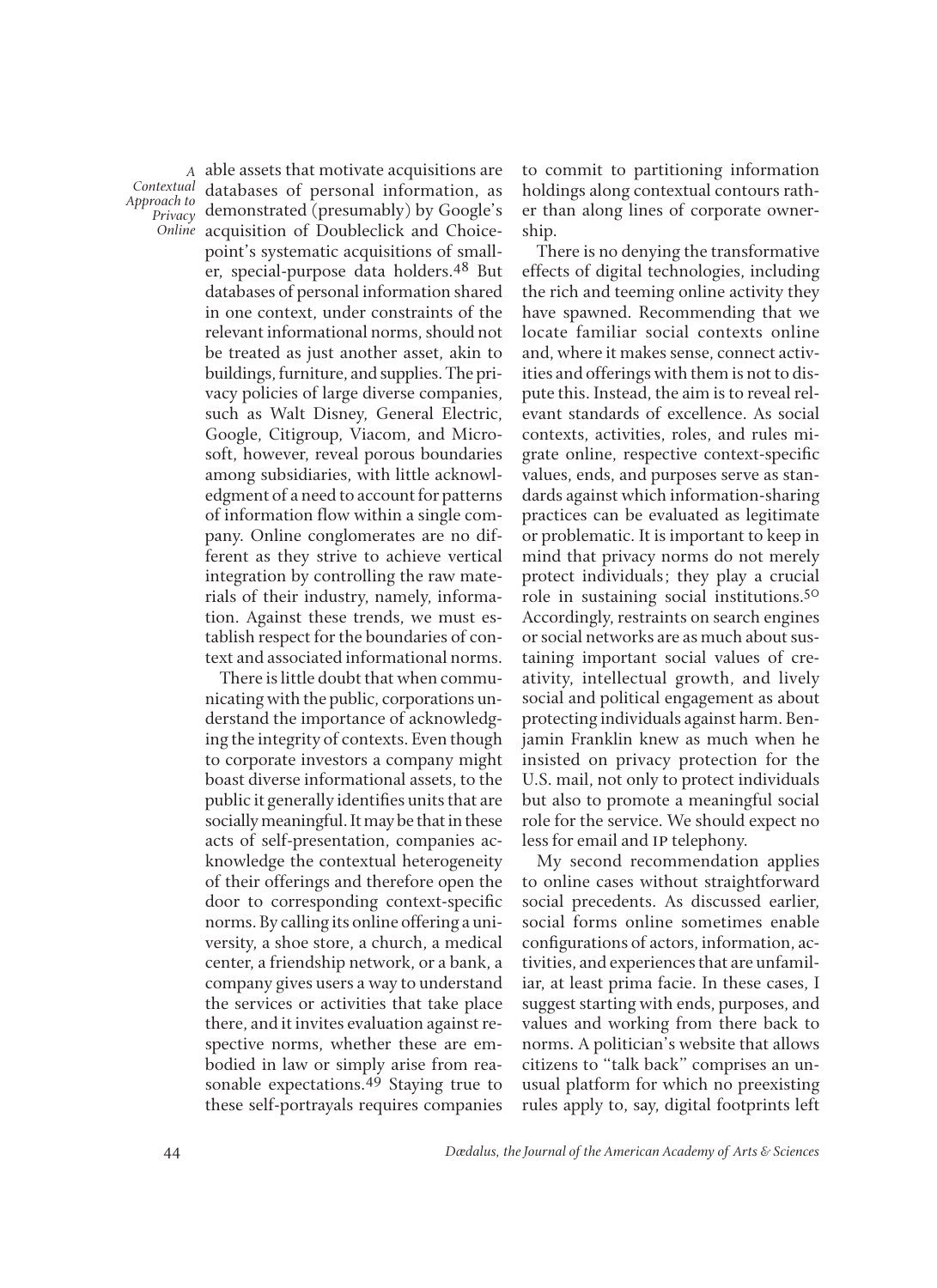by visitors to the site. Here, the right approach is not an opportunistic information grab. Although this may serve immediate needs of an imminent political campaign, it does not serve the purposes of encouraging frank political discussion, which is understood to flourish in environments of great freedom.51 If people expect to be monitored, if they anticipate that their recorded views will be shared with particular third parties for money or favors, they are likely to be more watchful, circumspect, or uncooperative. The issue, however, is not how particular practices affect individuals, but the implications for particular purposes and values. Circumspection and cooperativeness are productive of certain ends but not others. Working backward from these values, we develop rules for situations in which there appear not to be any obvious candidates.

Growing momentum to confront the problem of privacy online is a welcome development. It would be a mistake, however, to seek remedies that make privacy online something distinct. Protecting privacy is a matter of assuring appropriate flows of personal information, whether online or offline, and disruptions in information flow, enabled by information technologies and digital media, can be equally disturbing, whether online or off. Because much of what happens online is thickly integrated with social life writ large (and vice versa), solving the privacy problem online requires a fully integrated approach. I have articulated one step toward this goal, resisting the suggestion that, with regard to privacy, the Net is virgin territory where it falls to the parties to construct terms of engagement for each transaction. Given how deeply rooted are our expectations of right and wrong concerning the sharing of information about ourselves and oth-

ers, it is no wonder that over time intri- Helen *Nissenbaum* cate systems of norms have developed to govern all domains of social life.

To adapt these systems to social relations and contexts that have expanded into digital media spaces, we must make explicit much that has operated implicitly, and in the process reject entrenched norms that no longer promote the achievement of moral and political values as well as context-specific ends. To leave the protection of privacy online to negotiations of notice-and-consent is not only unfair, it is to pass up a critical public policy opportunity that will have ramifications for the shape and future of the Net. If pursued conscientiously, the process of articulating context-based rules and expectations and embedding some of them in law and other specialized codes will yield the safety nets that buttress consent in fields such as health care and research. With these precautions in place, plenty of room would still remain to express personal preferences and to maintain a robust role for informed consent.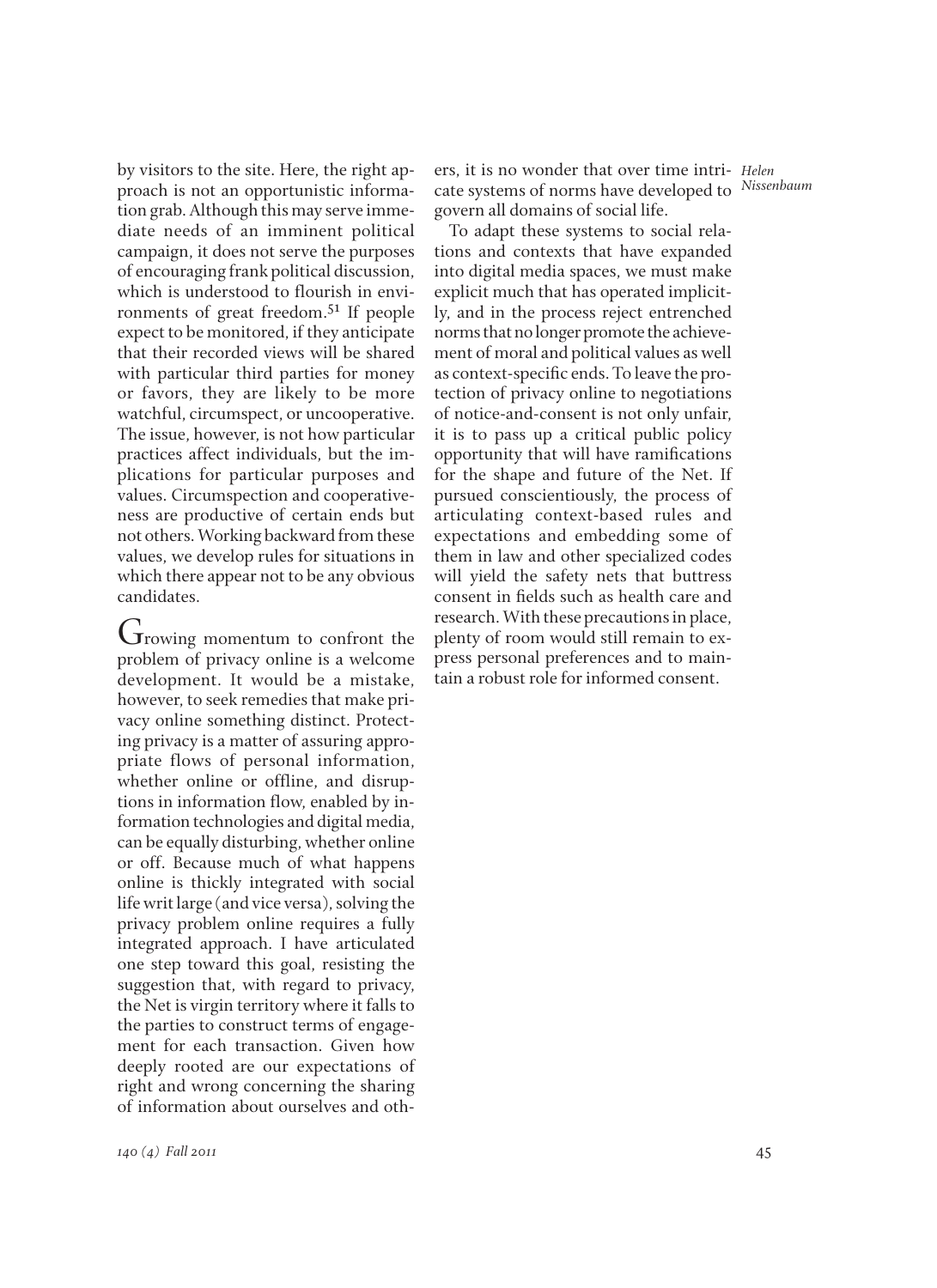## *A* endnotes

*Contextual Approach to Privacy Online*

- $<sup>1</sup>$  This essay has benefited from opportunities to present at the Center for Law, Technology,</sup> and Society, University of Ottawa; the Center for the Study of Law and Society, University of California, Berkeley; and the Center for Internet and Society, Stanford University, where questions and comments led to significant improvements and refinements of the argument. I am grateful for valuable feedback from David Clark and nyu's Privacy Research Group, expert guidance from Cathy Dwyer and Foster Provost, and sterling research assistance from Jacob Gaboury and Marianna Tishchenko. This work was supported by grants afsor: onr bacos Gaboary and Mariamia Tishenemio. This work was supported by grants AT SOR: ONR<br>BAA 07-03 (MURI) and NSF CT-M: Privacy, Compliance & Information Risk, CNS-0831124.
- 2 Jennifer Valentino-Devries, "What They Know About You," *The Wall Street Journal*, July 31, 2010, http://online.wsj.com/article/SB10001424052748703999304575399041849931612.html.
- <sup>3</sup> U.S. Federal Trade Commission, Preliminary FTC Staff Report, "Protecting Consumer Privacy in an Era of Rapid Change: A Proposed Framework for Businesses and Policymakers," December 2010, http://www.ftc.gov/os/2010/12/101201privacyreport.pdf.
- 4 U.S. Department of Commerce, "Commercial Data Privacy and Innovation in the Internet Economy: A Dynamic Policy Framework," December 2010, http://www.ntia.doc.gov/ reports/2010/IPTF\_Privacy\_GreenPaper\_12162010.pdf.
- 5 Compare these depictions to earlier accounts of the Net as a new frontier of freedom and autonomy: for example, David R. Johnson and David G. Post, "Law and Borders–The Rise of Law in Cyberspace," *Stanford Law Review* 48 (1996): 1367; John Perry Barlow, "Electronic Frontier: Coming into the Country," *Communications of the ACM* 34 (3) (March 1991).
- $^6$  In this essay, I draw most of my examples from the World Wide Web because almost all the controversial privacy concerns that have captured public attention have stemmed from Web-based activity and because the online experiences of ordinary people occur mostly on the Web. I will use the term *Net* when observations made about the Web seem pertinent to other Internet applications and services.
- 7 Helen Nissenbaum, *Privacy in Context: Technology, Policy, and the Integrity of Social Life* (Stanford, Calif.: Stanford University Press, 2010).
- 8 Ibid., chap. 5.
- 9 Federal Trade Commission, "Protecting Consumer Privacy in an Era of Rapid Change" and Department of Commerce, "Commercial Data Privacy and Innovation in the Internet Economy."
- 10 Fred Cate, "The Failure of Fair Information Practice Principles," in *Consumer Protection in the Age of the "Information Economy,"* ed. Jane K. Winn (London: Ashgate Publishing, 2006).
- 11 Ian Kerr, "The Legal Relationship Between Online Service Providers and Users," *Canadian Business Law Journal* 35 (2001): 1–40.
- 12 Joseph Turow, Lauren Feldman, and Kimberly Meltzer, *Open to Exploitation: American Shoppers Online and Offline* (Philadelphia: Annenberg Public Policy Center, University of Pennsylvania, June 1, 2005), http://www.annenbergpublicpolicycenter.org/Downloads/Information\_And \_Society/Turow\_APPC\_Report\_WEB\_FINAL.pdf.
- <sup>13</sup> Lorrie Faith Cranor and Joel Reidenberg, "Can User Agents Accurately Represent Privacy Notices?" The 30th Research Conference on Communication, Information, and Internet Pol $icy (TPRC2002)$ , Alexandria, Virginia, September  $28 - 30$ , 2002.
- 14 U.S. Department of Health, Education, and Welfare, *Records, Computers, and the Rights of Citizens*, Report of the Secretary's Advisory Committee on Automated Personal Data Systems, July 1973, http://aspe.hhs.gov/datacncl/1973privacy/tocprefacemembers.htm.
- 15 Solon Barocas and Helen Nissenbaum, "On Notice: The Trouble with Notice and Consent," *Proceedings of the Engaging Data Forum: The First International Forum on the Application and Management of Personal Electronic Information*, Cambridge, Massachusetts, October 12–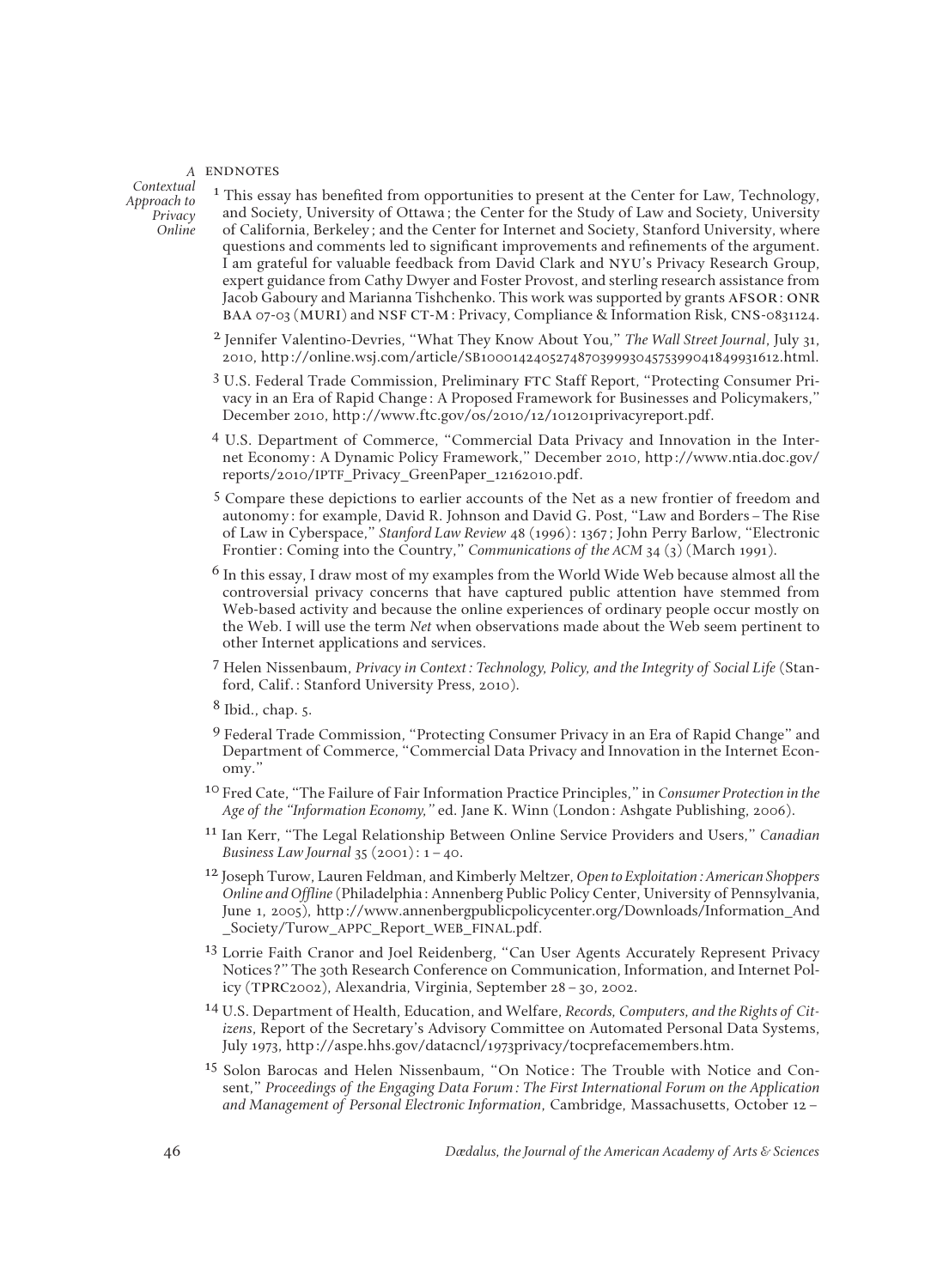13, 2009; Vincent Toubiana, Arvind Narayanan, Dan Boneh, Helen Nissenbaum, and Solon Helen *Nissenbaum* Barocas, "Adnostic: Privacy-Preserving Targeted Advertising," *Proceedings of the Network and Distributed System Symposium*, San Diego, California, February 28–March 3, 2010.

- 16 Counting ad servers alone, a list current as of April 2011 shows 2,766 unique entries; see http://pgl.yoyo.org/adservers/formats.php (accessed April 13, 2011).
- 17 Barocas and Nissenbaum, "On Notice," and Toubiana, Narayanan, Boneh, Nissenbaum, and Barocas, "Adnostic."
- <sup>18</sup> Vincent Toubiana and Helen Nissenbaum, "An Analysis of Google Log Retention Policies," *The Journal of Privacy and Con½dentiality* (forthcoming).
- 19 For example, personal information is shared with no one and destroyed after each session.
- <sup>20</sup> Deborah Franklin, "Uninformed Consent," *Scientific American*, March 2011, 24 25.
- 21 See Katie Hafner and Matthew Lyon, *Where Wizards Stay Up Late: The Origins of the Internet* (New York: Simon and Schuster, 1999); Tim Berners-Lee, *Weaving the Web: The Past, Present and Future of the World Wide Web by Its Inventor* (London: Texere Publishing, 2000); and Janet Abbate, *Inventing the Internet* (Cambridge, Mass.: MIT Press, 2000).
- <sup>22</sup> On this transformation of the Internet through the "tussle" of interested parties, see David Clark, John Wroclawski, Karen Sollins, and Robert Braden, "Tussle in Cyberspace: Defining Tomorrow's Internet," *Proceedings of the ACM SigComm 2002 Conference*, Pittsburgh, Pennsylvania, August 19–23, 2002, published in *Computer Communications Review* 32 (4) (October 2002).
- <sup>23</sup> Al Gore, "Infrastructure for the Global Village: Computers, Networks and Public Policy," special issue, "Communications, Computers, and Networks," *Scientific American*, September 1991, 150–153.
- 24 John Perry Barlow, "The Economy of Ideas," *Wired*, March 1994, 84.
- 25 Clay Shirky, *Here Comes Everybody: The Power of Organizing Without Organizations* (New York: Penguin, 2009).
- 26 Samantha Shapiro, "Revolution, Facebook-Style," *The New York Times*, January 22, 2009, http://www.nytimes.com/2009/01/25/magazine/25bloggers-t.html.
- 27 Federal Trade Commission, "Protecting Consumer Privacy in an Era of Rapid Change," and Department of Commerce, "Commercial Data Privacy and Innovation in the Internet Economy."
- 28 Compare this notion to Mark Zuckerberg's claim that norms change due to the contours of Facebook's privacy policies; see Bianca Bosker, "Facebook's Zuckerberg Says Privacy No Longer a 'Social Norm,'" The Huffington Post, January 11, 2010, http://www.huffington post.com/2010/01/11/facebooks-zuckerberg-the\_n\_417969.html.
- <sup>29</sup> U.S. Federal Trade Commission, Gramm-Leach-Bliley Act 15 U.S.C., Subchapter I, sec. 6801 -6809, November 12, 1999, http://www.ftc.gov/privacy/glbact/glbsub1.htm; Adam Barth, Anupam Datta, John Mitchell, and Helen Nissenbaum, "Privacy and Contextual Integrity: Framework and Applications," *Proceedings of the IEEE Symposium on Security and Privacy*, Berkeley, California, May 21–24, 2006.
- 30 The Moravian Book Shop now has its own online portal, http://www.moravianbookshop .com/ (accessed April 13, 2011).
- 31 The Video Privacy Protection Act 18 U.S.C. sec. 2710, 1988, http://www.law.cornell.edu/ uscode/html/uscode18/usc\_sec\_18\_00002710----000-.html.
- 32 See http://www.vatican.va/phome\_en.htm (accessed April 13, 2011).
- 33 See http://www.online-churches.net (accessed April 13, 2011).
- 34 Nissenbaum, *Privacy in Context*, esp. chap. 8.